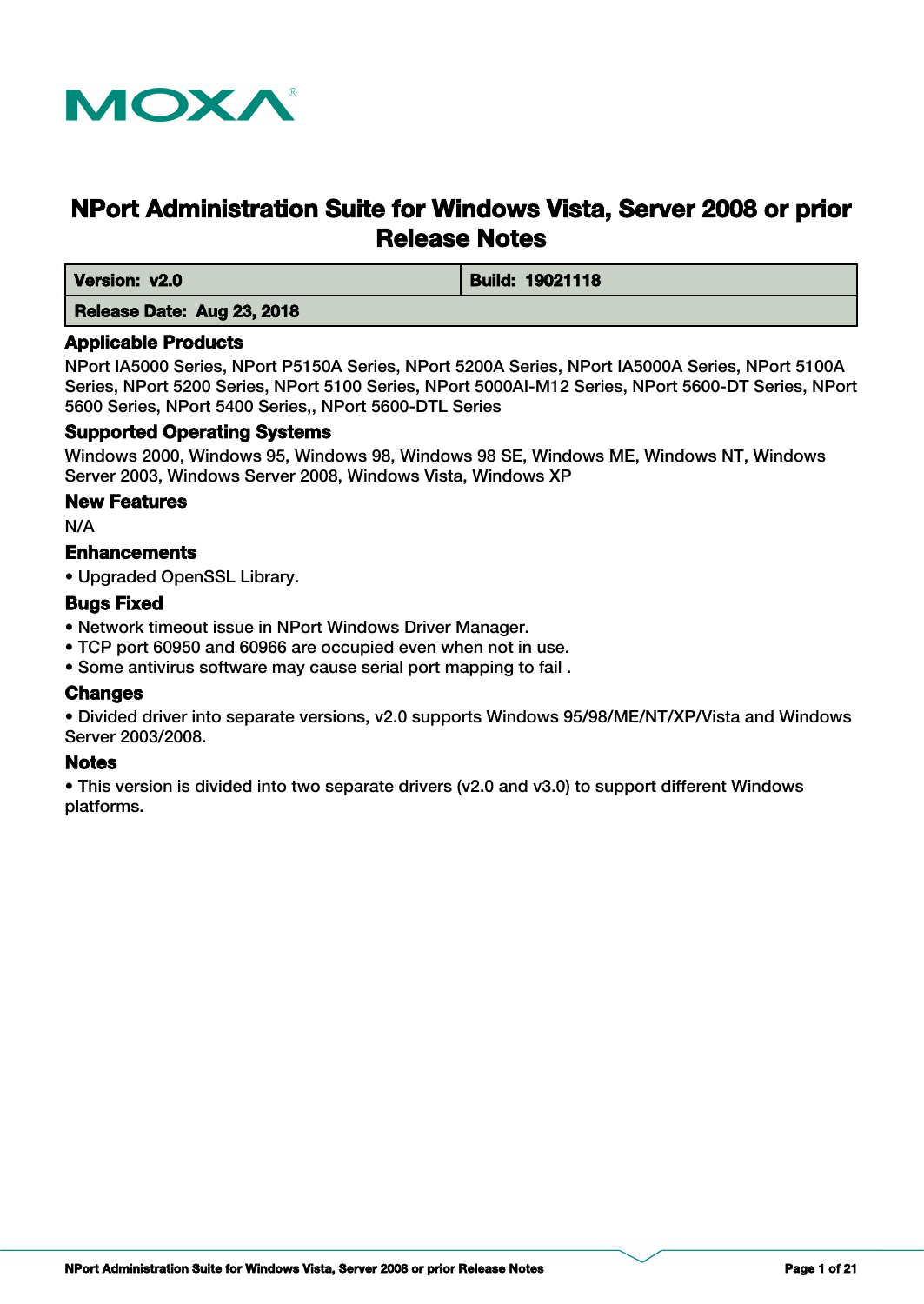

| Version: v1.19           | <b>Build: Build 16072517</b> |
|--------------------------|------------------------------|
| <b>Release Date: N/A</b> |                              |

General Device Servers, Combo Device Servers, Wireless Device Servers, Industrial Device Servers, Terminal Servers, Serial Embedded Modules, OnCell G3470A-LTE Series, Cellular Modems

#### **Supported Operating Systems**

Windows 10, Windows 2000, Windows 7, Windows 8, Windows 8.1, Windows 95, Windows 98, Windows ME, Windows NT, Windows Server 2003, Windows Server 2008, Windows Server 2008 R2, Windows Server 2012, Windows Server 2012 R2, Windows Vista, Windows XP

# **New Features**

- Supports OnCell Series models.
- Driver supports RTS Toggle. Please refer the release note of each Moxa product for support information.
- Supports Windows 10.
- Supports CN2650I-8-HV-T/CN2650I-16-HV-T.

#### **Enhancements**

- Added a serial communication parameter to the import and export function.
- Supports SetupComm to adjust InQueue size.
- Supports command-line installation/removal.

## **Bugs Fixed**

- nptdrv2.sys cannot be overwritten when updating to a newer version.
- KERNEL\_SECURITY\_CHECK\_FAILURE BSOD caused by NETIO.sys.
- User program will hang when purging incoming data.

# **Changes**

N/A

# **Notes**

• Support NPort W2004, NPort W2150, NPort W2250, NPort W2150 Plus, NPort W2250 Plus, WE-2100T

- Support CN2504, CN2508, CN2516
- Support DE-211, DE-301, DE-302,DE-303, DE-304, DE-308, DE-311, DE-311M, DE-331, DE-332, DE-334
- Support NE4100T-CMD, NE4110A-CMD, NE4110S-CMD, NE4120A-CMD, NE4120S-CMD
- Support MiiNePort E1-SDK, MiiNePort E1-H-SDK, MiiNePort E2-SDK, MiiNePort E2-H-SDK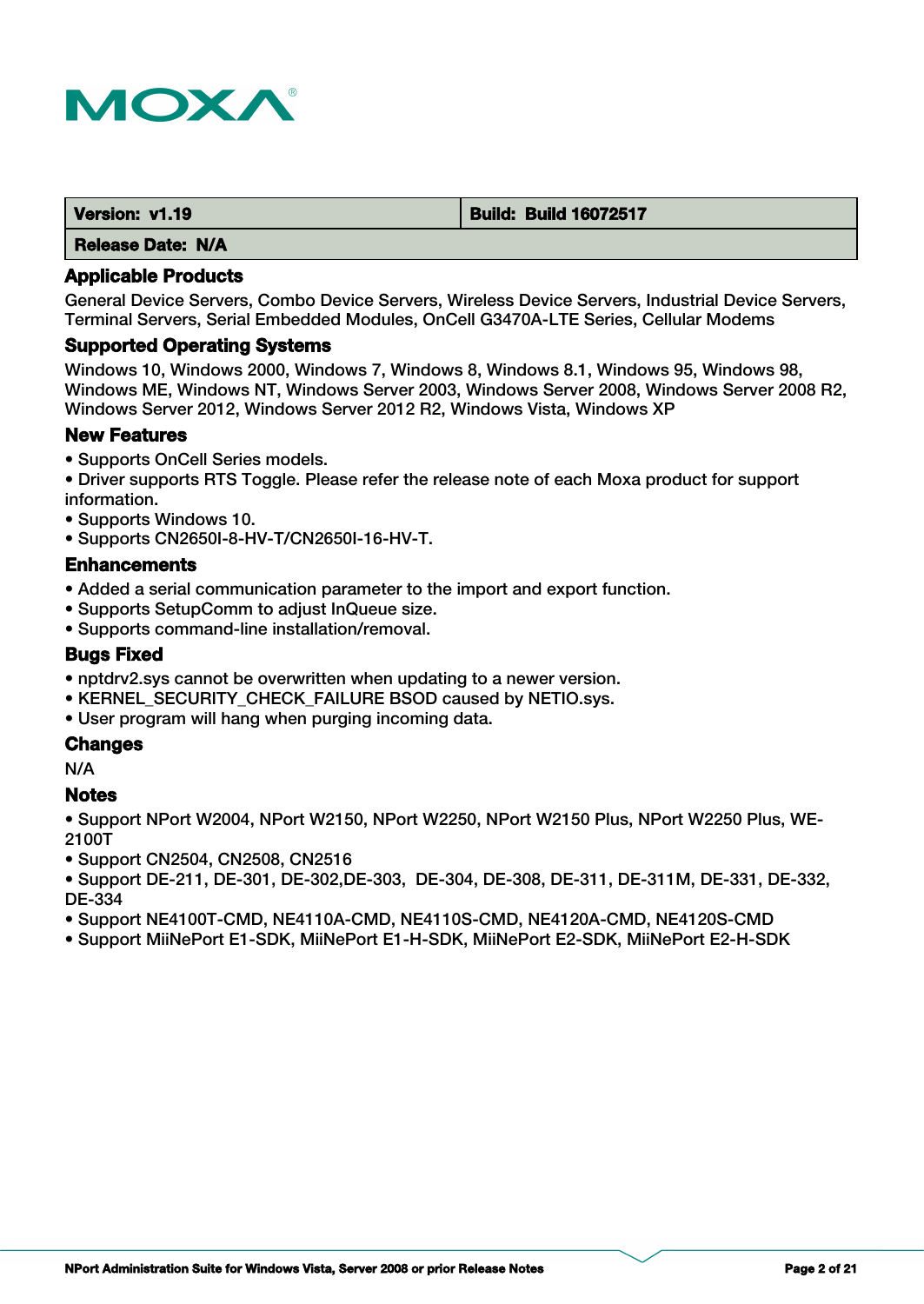

| Version: v1.18           | <b>Build: Build 15022515</b> |
|--------------------------|------------------------------|
| <b>Release Date: N/A</b> |                              |

General Device Servers, Combo Device Servers, Wireless Device Servers, Industrial Device Servers, Terminal Servers, Serial Embedded Modules

#### **Supported Operating Systems**

Windows 2000, Windows 7, Windows 8, Windows 8.1, Windows 95, Windows 98, Windows ME, Windows NT, Windows Server 2003, Windows Server 2008, Windows Server 2008 R2, Windows Server 2012, Windows Server 2012 R2, Windows Vista, Windows XP

#### **New Features**

• Added new function: Ignore TX Purge.

#### **Enhancements**

N/A

## **Bugs Fixed**

• Utility would show a warning message "duplicate IP" after searching for devices with different IPs on an IPv6 only PC.

• In Windows XP, mapping ports are deleted even before confirming the uninstall process of the utility.

• In Windows 7, the mapping ports don't get deleted even after the utility is uninstalled.

• The import function shows the wrong warning message when the import file has COM numbers which have already been mapped.

• Utility will show a warning message when importing an import file that contains COM numbers that already exist.

• NPort Windows Driver Manager maps COM ports that overlap with the MSB COM port when the manager is opened before installing the MSB driver.

#### **Changes**

N/A

#### **Notes**

• Support NPort W2004, NPort W2150, NPort W2250, NPort W2150 Plus, NPort W2250 Plus, WE-2100T

• Support CN2504, CN2508, CN2516

• Support DE-211, DE-301, DE-302,DE-303, DE-304, DE-308, DE-311, DE-311M, DE-331, DE-332, DE-334

• Support NE4100T-CMD, NE4110A-CMD, NE4110S-CMD, NE4120A-CMD, NE4120S-CMD

• Support MiiNePort E1-SDK, MiiNePort E1-H-SDK, MiiNePort E2-SDK, MiiNePort E2-H-SDK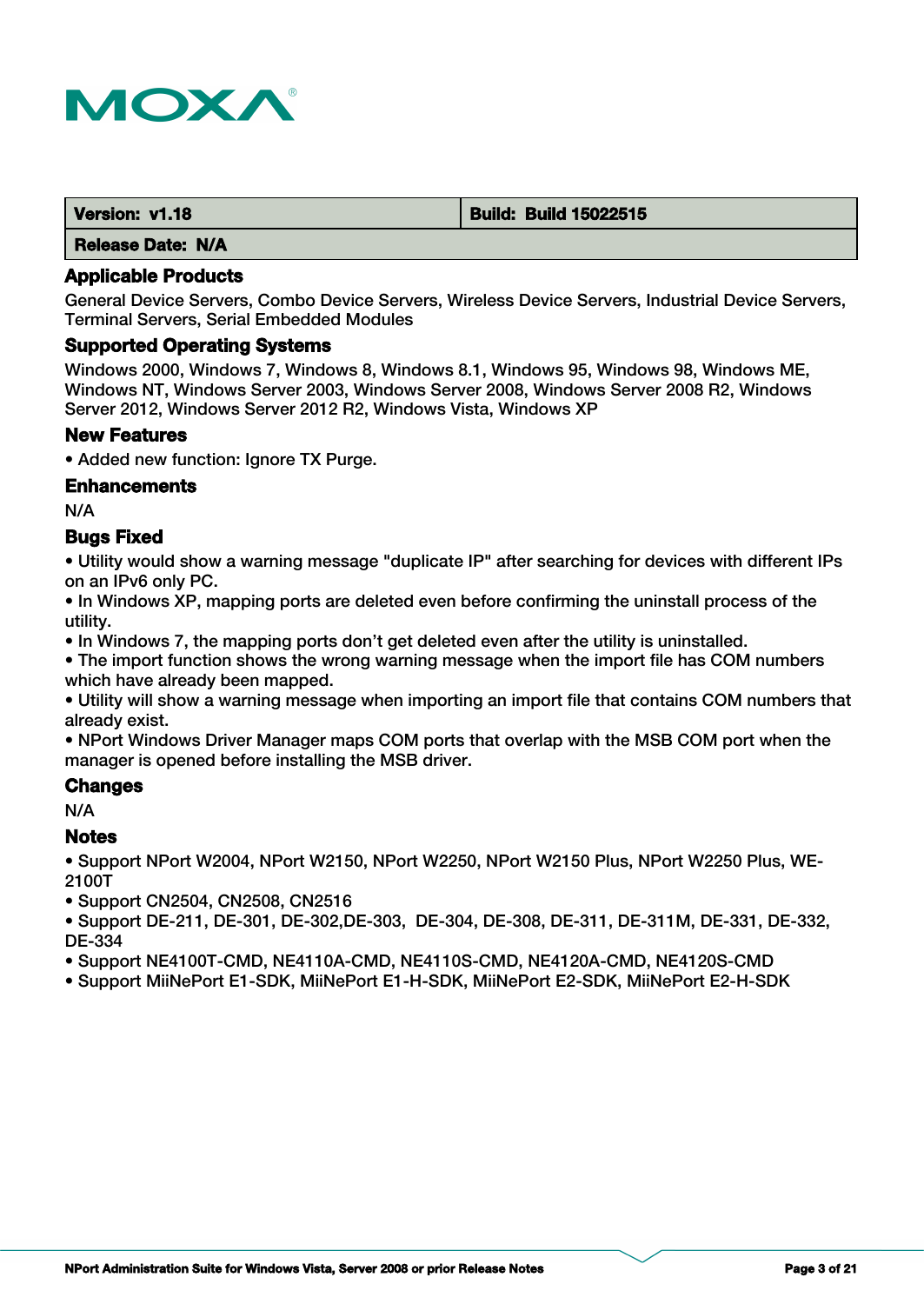

| Version: v1.17           | <b>Build: Build 13020109</b> |
|--------------------------|------------------------------|
| <b>Release Date: N/A</b> |                              |

Combo Device Servers, Wireless Device Servers, Industrial Device Servers, Terminal Servers, Serial Embedded Modules, General Device Servers

#### **Supported Operating Systems**

Windows 2000, Windows 7, Windows 8, Windows 95, Windows 98, Windows ME, Windows NT, Windows Server 2003, Windows Server 2008, Windows Server 2008 R2, Windows Server 2012, Windows Vista, Windows XP

# **New Features**

- Supports Windows 8.
- Supports Windows 2012.
- Reverse Real COM mode supports "Always accept open requests".
- Supports NPort 5150AI-M12/5250AI-M12/5250AI-M12.

#### **Enhancements**

• Allowed changing the waiting time in run-time when user closes a port which contains queuing data.

#### **Bugs Fixed**

- Found no module name device when searching for NPort.
- NPort Windows Driver Manager could not add ports under Windows NT.

• In classic mode, if data cannot be written and a timeout occurs, the driver may return a successful result to the application.

- COM port mapping fails on Windows 2012.
- Unable to select an IPv6 interface from the IPv6 settings page.
- Unable to change setting of "Drop writing data".
- Failed to map COMs with Reverse Real COM mode after importing a configuration in Driver Manager.
- User could remove a mapping port even if the port was still in use.

# **Changes**

N/A

#### **Notes**

• Support NPort W2004, NPort W2150, NPort W2250, NPort W2150 Plus, NPort W2250 Plus, WE-2100T

• Support CN2504, CN2508, CN2516

• Support DE-211, DE-301, DE-302,DE-303, DE-304, DE-308, DE-311, DE-311M, DE-331, DE-332, DE-334

• Support NE4100T-CMD, NE4110A-CMD, NE4110S-CMD, NE4120A-CMD, NE4120S-CMD

• Support MiiNePort E1-SDK, MiiNePort E1-H-SDK, MiiNePort E2-SDK, MiiNePort E2-H-SDK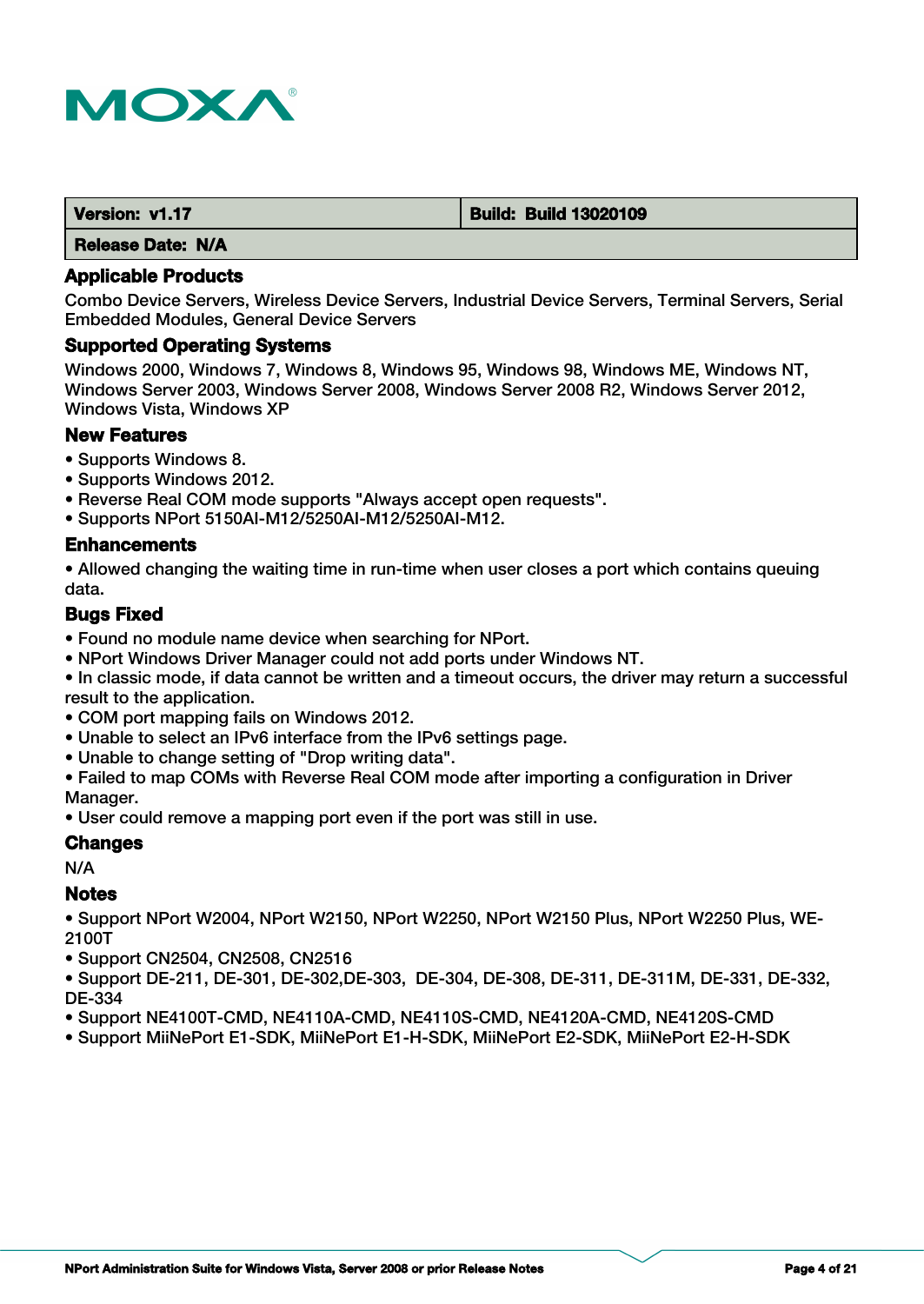

| Version: v1.16 | <b>Build: Build 12050214</b> |
|----------------|------------------------------|
| ____           |                              |

# **Applicable Products**

General Device Servers, Combo Device Servers, Wireless Device Servers, Industrial Device Servers, Terminal Servers, Serial Embedded Modules

# **Supported Operating Systems**

Windows 2000, Windows 7, Windows 95, Windows 98, Windows ME, Windows NT, Windows Server 2003, Windows Server 2008, Windows Server 2008 R2, Windows Vista, Windows XP

#### **New Features**

• Supports NPort W2150A/W2250A.

#### **Enhancements**

N/A

# **Bugs Fixed**

• Search termination problem when the reply content is incorrect.

# **Changes**

N/A

# **Notes**

• Support NPort W2004, NPort W2150, NPort W2250, NPort W2150 Plus, NPort W2250 Plus, WE-2100T

• Support CN2504, CN2508, CN2516

• Support DE-211, DE-301, DE-302,DE-303, DE-304, DE-308, DE-311, DE-311M, DE-331, DE-332, DE-334

• Support NE4100T-CMD, NE4110A-CMD, NE4110S-CMD, NE4120A-CMD, NE4120S-CMD

• Support MiiNePort E1-SDK, MiiNePort E1-H-SDK, MiiNePort E2-SDK, MiiNePort E2-H-SDK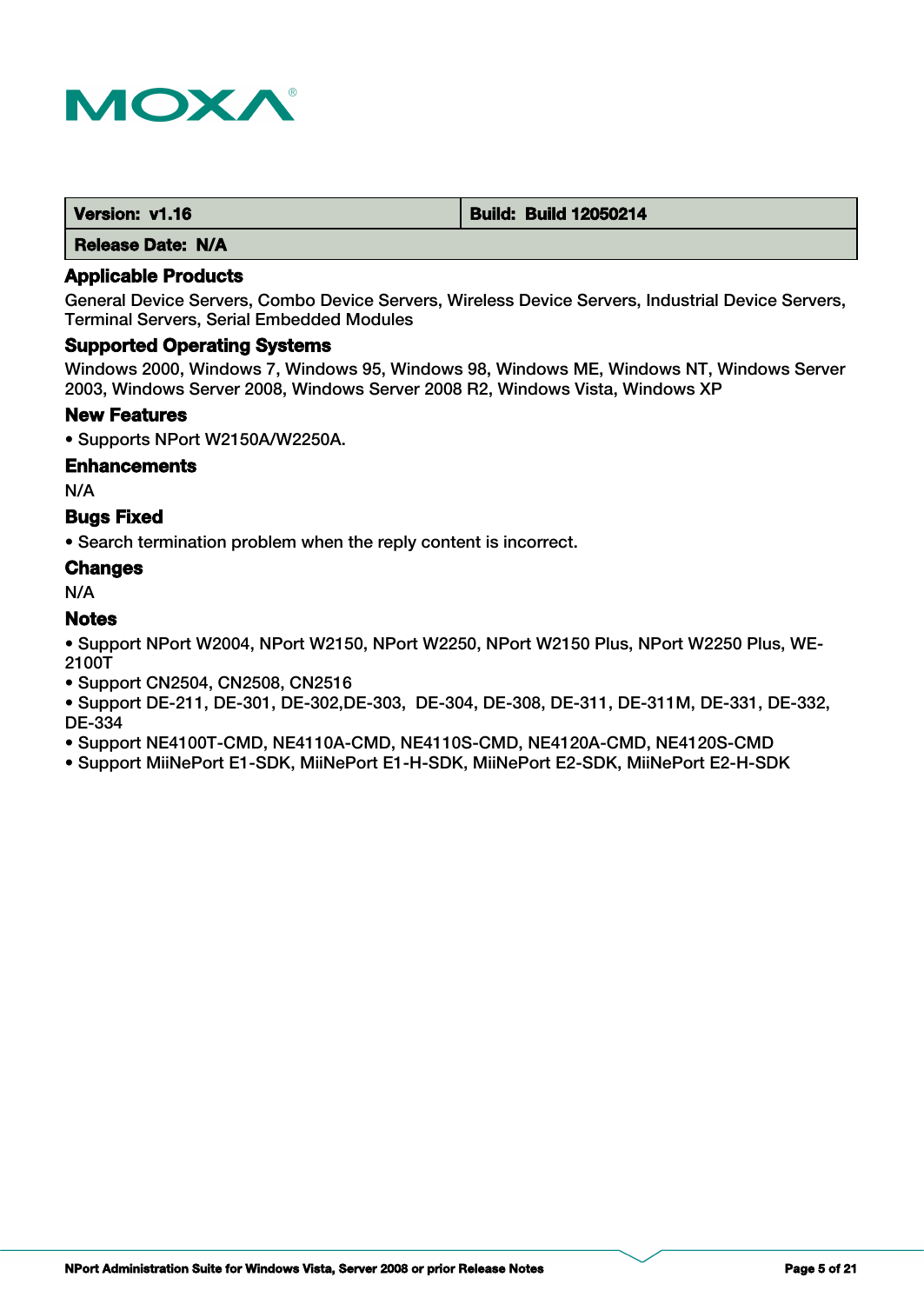

| Version: v1.15 | <b>Build: Build 12030812</b> |
|----------------|------------------------------|
|                |                              |

## **Applicable Products**

General Device Servers, Combo Device Servers, Wireless Device Servers, Industrial Device Servers, Terminal Servers, Serial Embedded Modules

#### **Supported Operating Systems**

Windows 2000, Windows 7, Windows 95, Windows 98, Windows ME, Windows NT, Windows Server 2003, Windows Server 2008, Windows Server 2008 R2, Windows Vista, Windows XP

#### **New Features**

- Supports MiiNePort E1/E1-H/E2/E2-H SDK.
- Supports MiiNePort W1.
- Supports MiiNePort E3, E3-H.
- Supports NPort P5150A.
- Supports new option: "Always Accept Open Requests" without queue data.
- Supports removing the "inf" files created by the uninstaller utility.

#### **Enhancements**

N/A

# **Bugs Fixed**

• Driver cannot detect TCP connection loss when an NPort powers off for a while under Windows 7.

• Port will crash when the user opens an NPort with a baudrate that is more than the NPort can support.

• Driver will turn off the modem status when an NPort powers off.

• Driver causes a system BSOD when opening and closing repeatedly under Windows Server 2008 R2.

• Memory fault issue when mapping port numbers for more than 512 ports and modifying the port settings.

# **Changes**

N/A

# **Notes**

• Support NPort W2004, NPort W2150, NPort W2250, NPort W2150 Plus, NPort W2250 Plus, WE-2100T

• Support CN2504, CN2508, CN2516

• Support DE-211, DE-301, DE-302,DE-303, DE-304, DE-308, DE-311, DE-311M, DE-331, DE-332, DE-334

- Support NE4100T-CMD, NE4110A-CMD, NE4110S-CMD, NE4120A-CMD, NE4120S-CMD
- Support MiiNePort E1-SDK, MiiNePort E1-H-SDK, MiiNePort E2-SDK, MiiNePort E2-H-SDK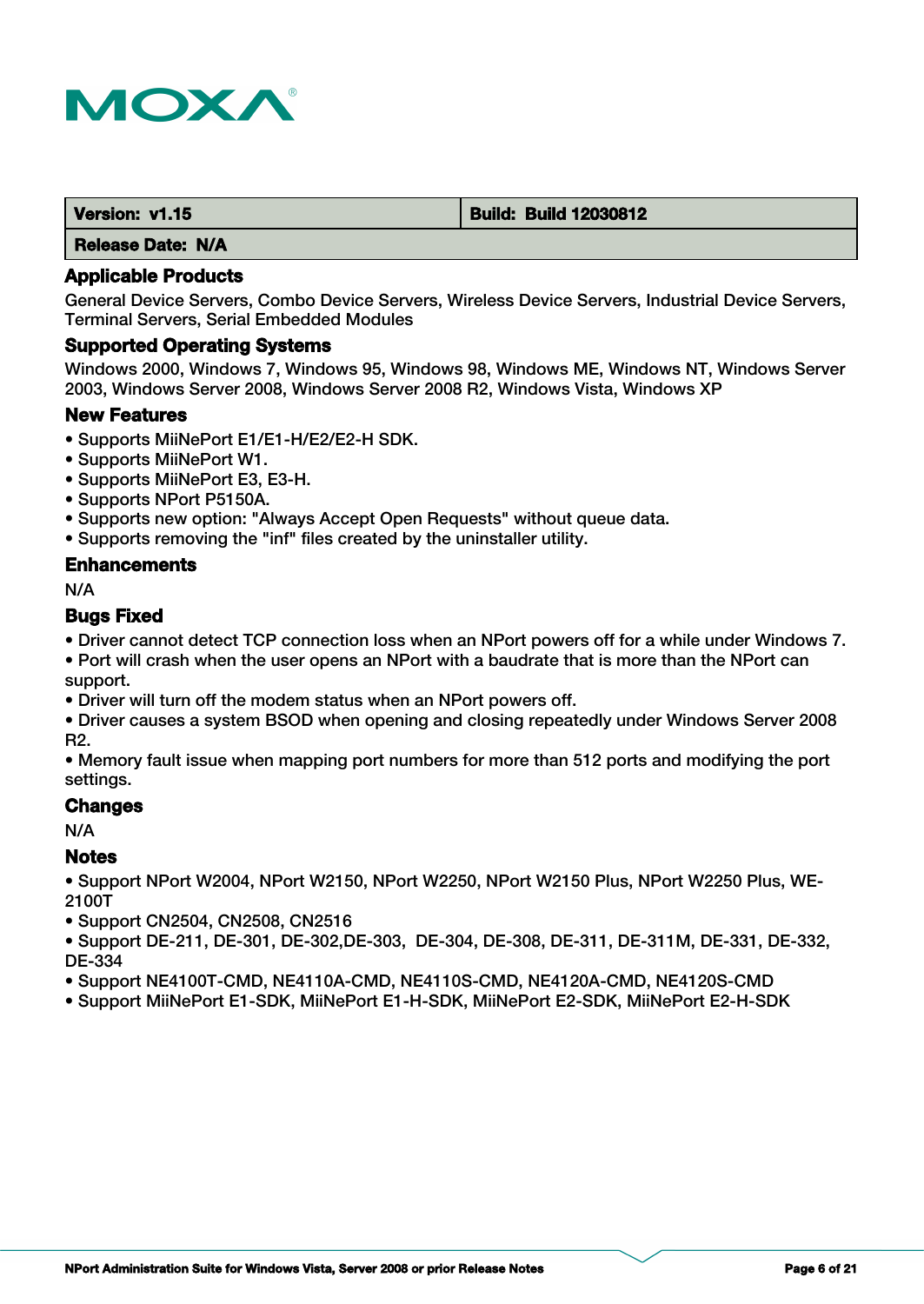

| Version: v1.14           | <b>Build: Build 11051215</b> |
|--------------------------|------------------------------|
| <b>Release Date: N/A</b> |                              |

General Device Servers, Combo Device Servers, Wireless Device Servers, Industrial Device Servers, Terminal Servers, Serial Embedded Modules

#### **Supported Operating Systems**

Windows 2000, Windows 7, Windows 95, Windows 98, Windows ME, Windows NT, Windows Server 2003, Windows Server 2008, Windows Server 2008 R2, Windows Vista, Windows XP

#### **New Features**

- Supports NPort S8458-4S-SC-T.
- Supports NPort 5600 DTL series.

• NPort driver will allow COM ports to be opened on the system even if the port is blocked or if the Ethernet connection is disabled.

#### **Enhancements**

N/A

### **Bugs Fixed**

• DE-2XX and DE-3XX Series cannot be searched for if the number of devices is more than four.

• NPort devices cannot be found by utility through a wireless network adapter under Windows Vista/7.

• Driver causes a system BSOD by writing to an invalid memory location under Windows Server 2008 64-bit.

• The application will not work properly when logging in as a standard user in a Windows Vista/7 environment. This version will prompt the user to change to an account with administrator rights.

# **Changes**

N/A

#### **Notes**

• Support NPort W2004, NPort W2150, NPort W2250, NPort W2150 Plus, NPort W2250 Plus, WE-2100T

• Support CN2504, CN2508, CN2516

• Support DE-211, DE-301, DE-302,DE-303, DE-304, DE-308, DE-311, DE-311M, DE-331, DE-332, DE-334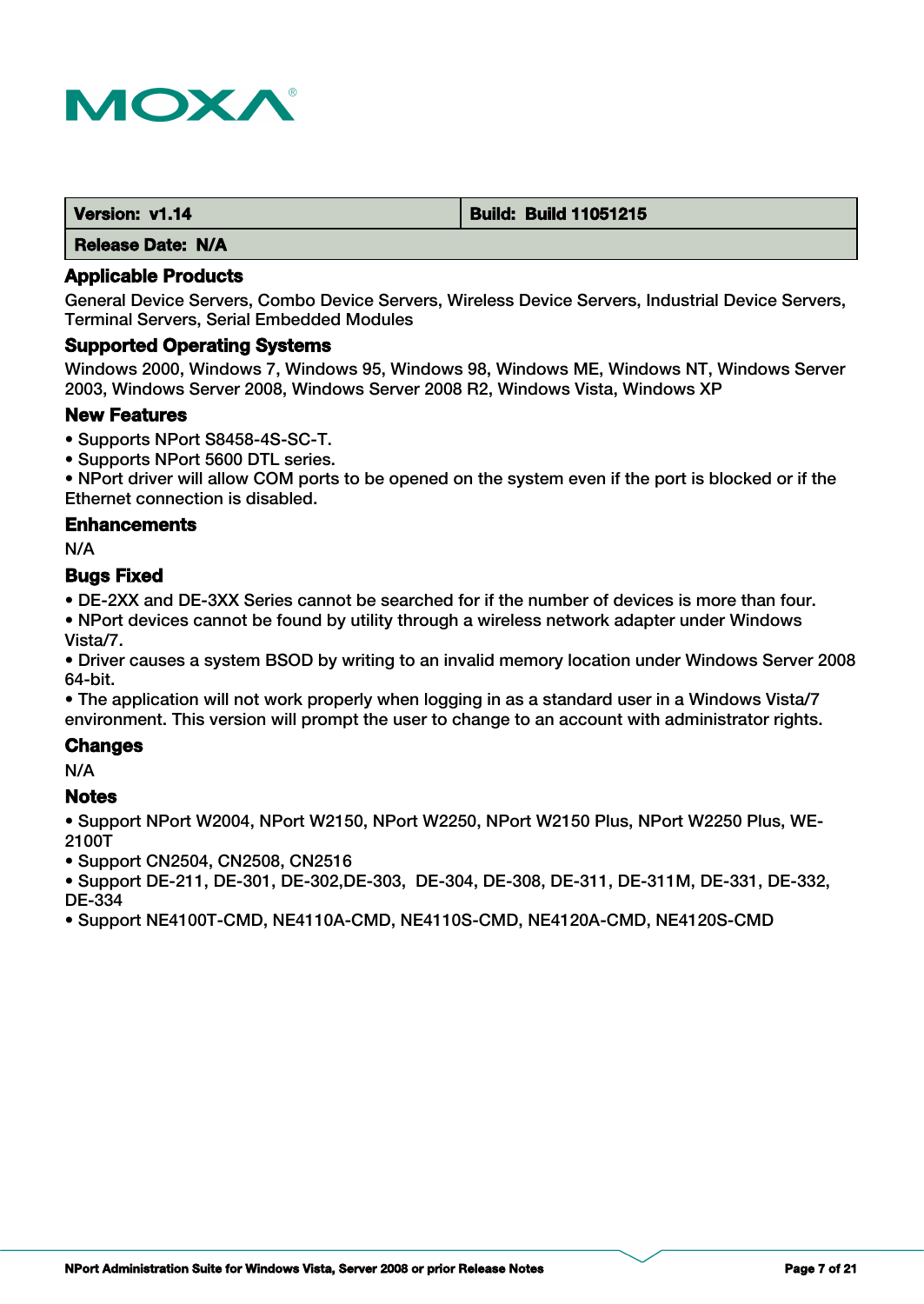

| Version: v1.13 | <b>Build: Build 10042613</b> |
|----------------|------------------------------|
|                |                              |

## **Applicable Products**

General Device Servers, Combo Device Servers, Wireless Device Servers, Industrial Device Servers, Terminal Servers, Serial Embedded Modules

#### **Supported Operating Systems**

Windows 2000, Windows 7, Windows 95, Windows 98, Windows ME, Windows NT, Windows Server 2003, Windows Server 2008, Windows Server 2008 R2, Windows Vista, Windows XP

#### **New Features**

- Supports NPort 5110A, 5130A, 5150A.
- Supports NPort 5210A, 5230A, 5250A.
- Supports NPort IA5450A, IA5450AI, IA5150A, IA5150AI, IA5250A, IA5250AI.
- Supports MiiNePort E1-P, E1-H, E2, E2-H.

#### **Enhancements**

N/A

# **Bugs Fixed**

N/A

# **Changes**

N/A

# **Notes**

• Support NPort W2004, NPort W2150, NPort W2250, NPort W2150 Plus, NPort W2250 Plus, WE-2100T

• Support CN2504, CN2508, CN2516

• Support DE-211, DE-301, DE-302,DE-303, DE-304, DE-308, DE-311, DE-311M, DE-331, DE-332, DE-334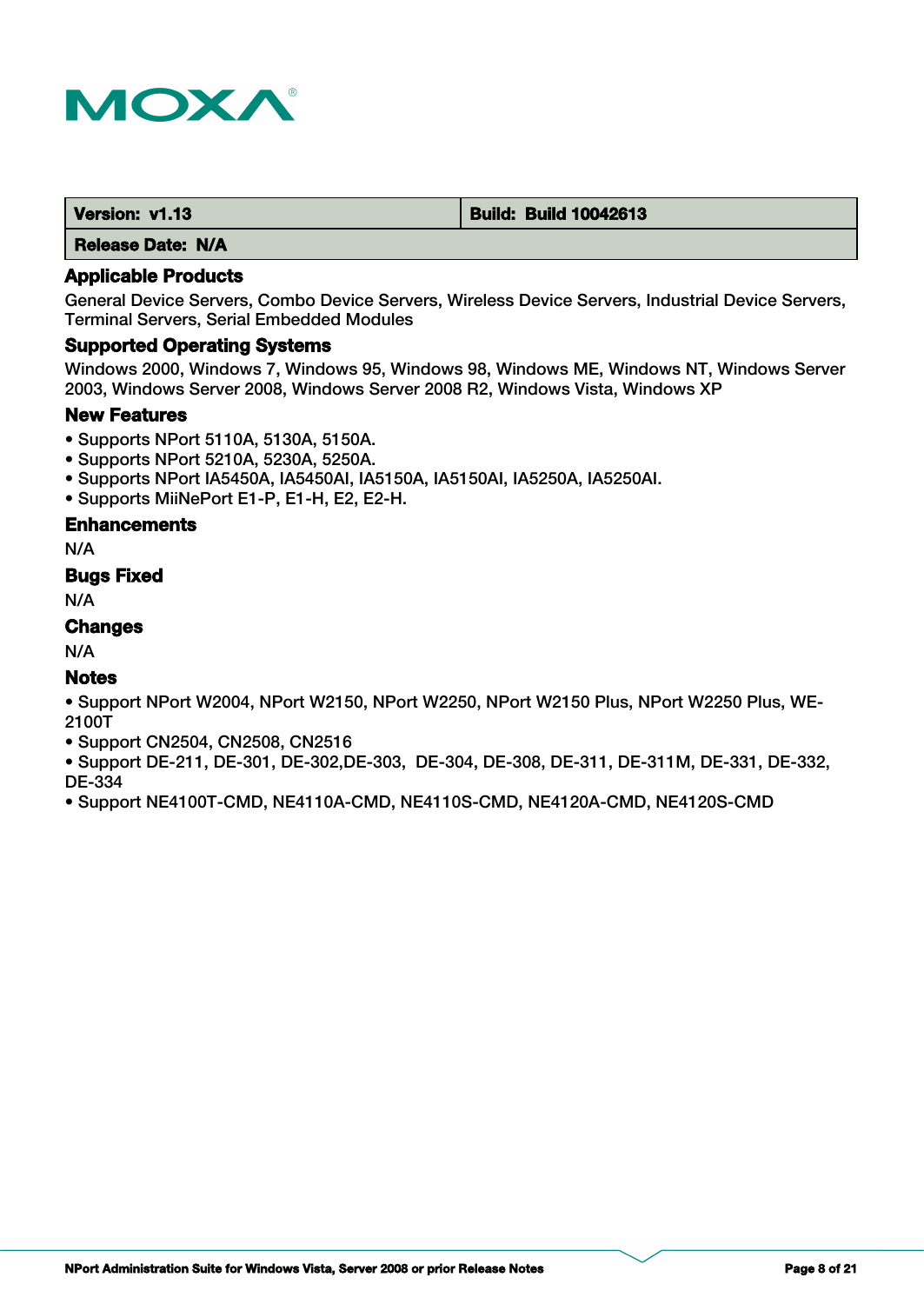

| Version: v1.12           | <b>Build: Build 10031716</b> |
|--------------------------|------------------------------|
| <b>Release Date: N/A</b> |                              |

General Device Servers, Combo Device Servers, Wireless Device Servers, Industrial Device Servers, Terminal Servers, Serial Embedded Modules

## **Supported Operating Systems**

Windows 2000, Windows 7, Windows 95, Windows 98, Windows ME, Windows NT, Windows Server 2003, Windows Server 2008, Windows Server 2008 R2, Windows Vista, Windows XP

#### **New Features**

N/A

#### **Enhancements**

N/A

# **Bugs Fixed**

• Driver disconnection problem when NPort loses its network connection.

• Driver connection problem after hibernation.

#### **Changes**

N/A

# **Notes**

• Support NPort W2004, NPort W2150, NPort W2250, NPort W2150 Plus, NPort W2250 Plus, WE-2100T

- Support CN2504, CN2508, CN2516
- Support DE-211, DE-301, DE-302,DE-303, DE-304, DE-308, DE-311, DE-311M, DE-331, DE-332, DE-334
- Support NE4100T-CMD, NE4110A-CMD, NE4110S-CMD, NE4120A-CMD, NE4120S-CMD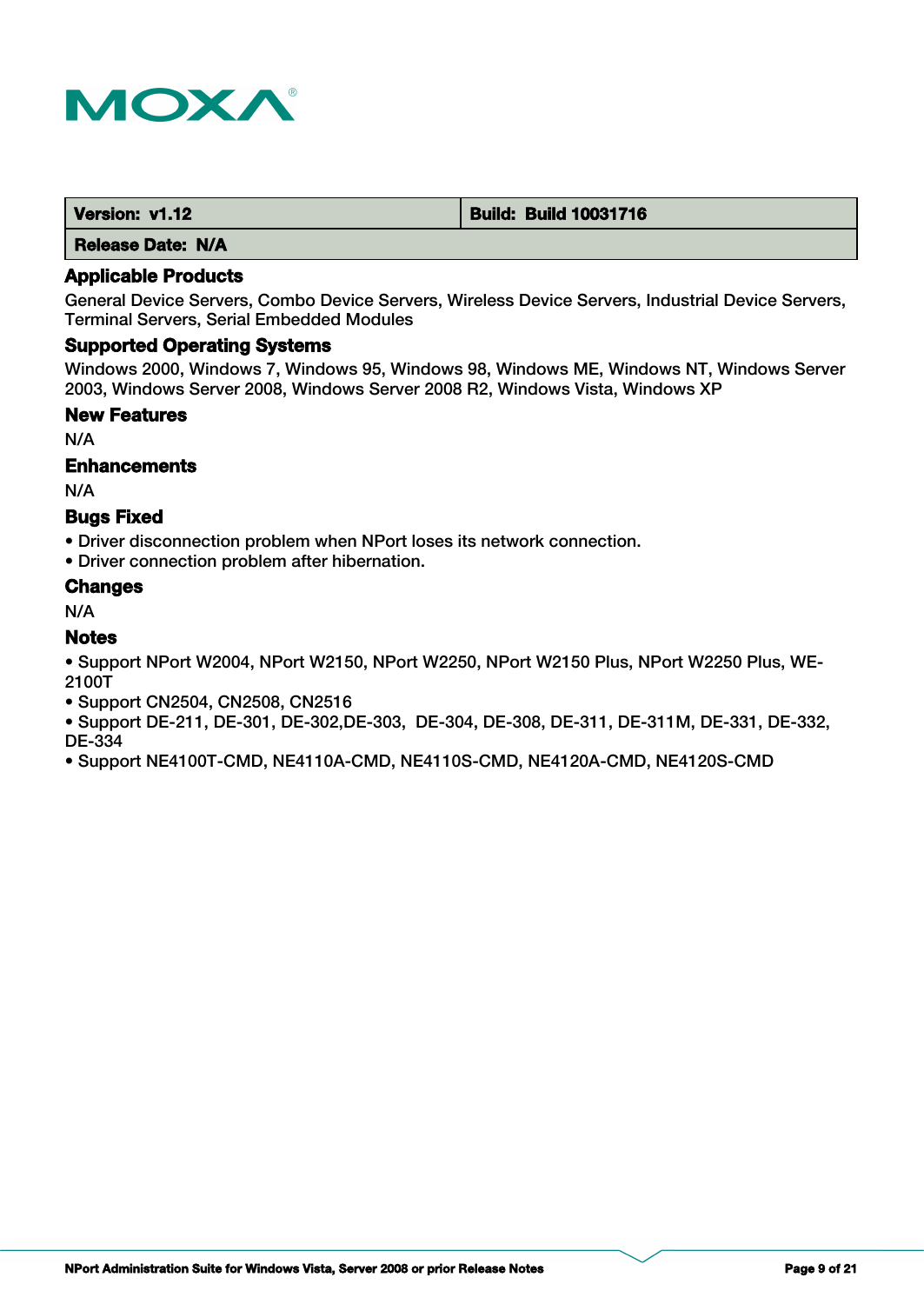

| Version: v1.11 | <b>Build: Build 09100717</b> |
|----------------|------------------------------|
|                |                              |

## **Applicable Products**

General Device Servers, Combo Device Servers, Wireless Device Servers, Industrial Device Servers, Terminal Servers, Serial Embedded Modules

# **Supported Operating Systems**

Windows 2000, Windows 7, Windows 95, Windows 98, Windows ME, Windows NT, Windows Server 2003, Windows Server 2008, Windows Server 2008 R2, Windows Vista, Windows XP

#### **New Features**

- Supports Windows Server 2008 R2.
- Supports Windows 7.

# **Enhancements**

• Improved the latency performance.

#### **Bugs Fixed**

• Shortened the COM port adding time.

# **Changes**

N/A

## **Notes**

• Support NPort W2004, NPort W2150, NPort W2250, NPort W2150 Plus, NPort W2250 Plus, WE-2100T

- Support CN2504, CN2508, CN2516
- Support DE-211, DE-301, DE-302,DE-303, DE-304, DE-308, DE-311, DE-311M, DE-331, DE-332, DE-334
- Support NE4100T-CMD, NE4110A-CMD, NE4110S-CMD, NE4120A-CMD, NE4120S-CMD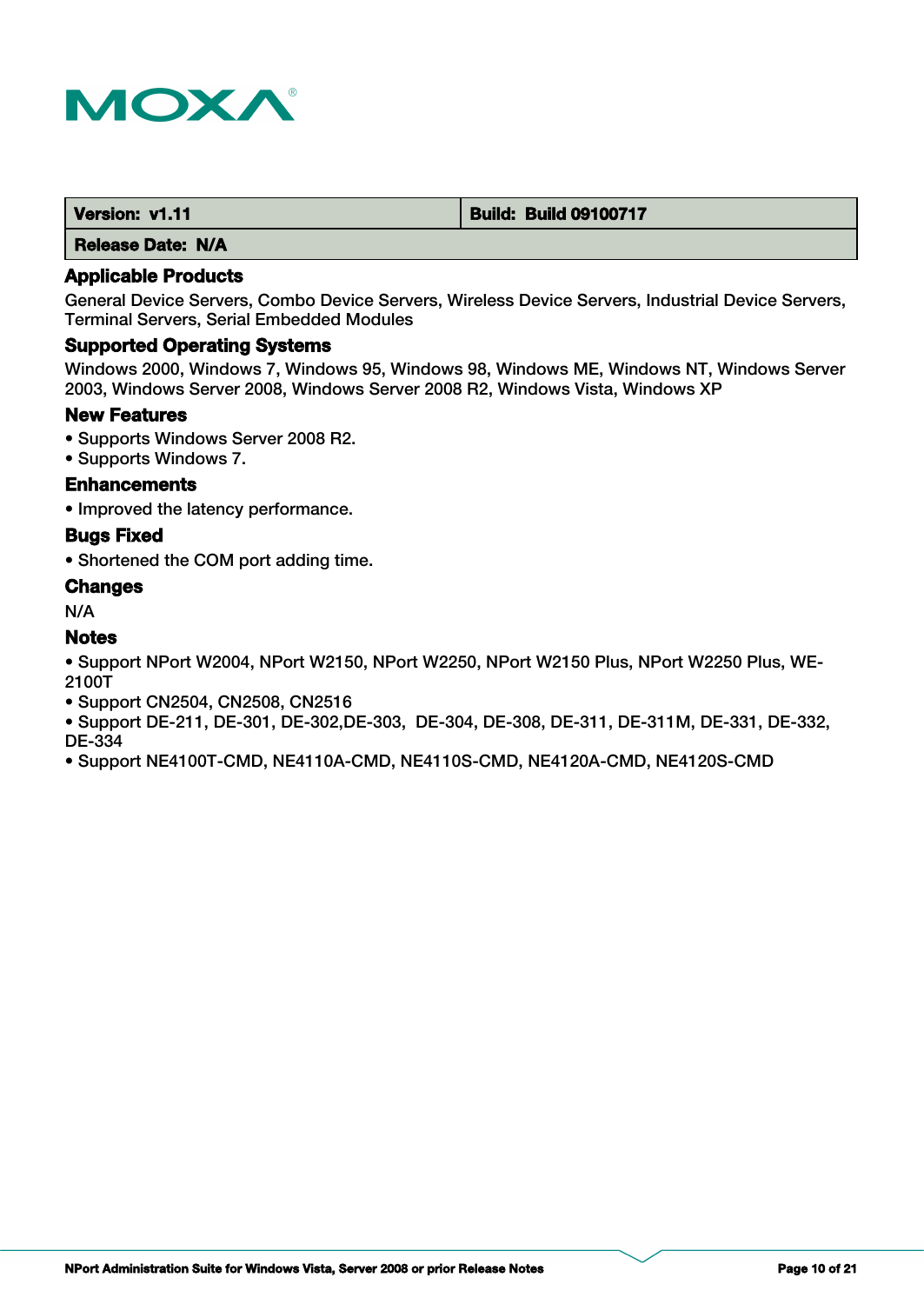

| Version: v1.10 | <b>Build: Build 09042317</b> |
|----------------|------------------------------|
|                |                              |

## **Applicable Products**

General Device Servers, Combo Device Servers, Wireless Device Servers, Industrial Device Servers, Terminal Servers, Serial Embedded Modules

# **Supported Operating Systems**

Windows 2000, Windows 95, Windows 98, Windows ME, Windows NT, Windows Server 2003, Windows Server 2008, Windows Vista, Windows XP

## **New Features**

- Supports MiiNePort E1.
- Supports NPort IA-5250I.
- The main utility adds reading "-f" parameter for new COM port list.

#### **Enhancements**

N/A

# **Bugs Fixed**

• Handle count problem of service.

#### **Changes**

N/A

# **Notes**

- Support NPort W2004, NPort W2150, NPort W2250, NPort W2150 Plus, NPort W2250 Plus
- Support CN2504, CN2508, CN2516
- Support DE-211, DE-301, DE-302,DE-303, DE-304, DE-308, DE-311, DE-311M, DE-331, DE-332, DE-334
- Support NE4100T-CMD, NE4110A-CMD, NE4110S-CMD, NE4120A-CMD, NE4120S-CMD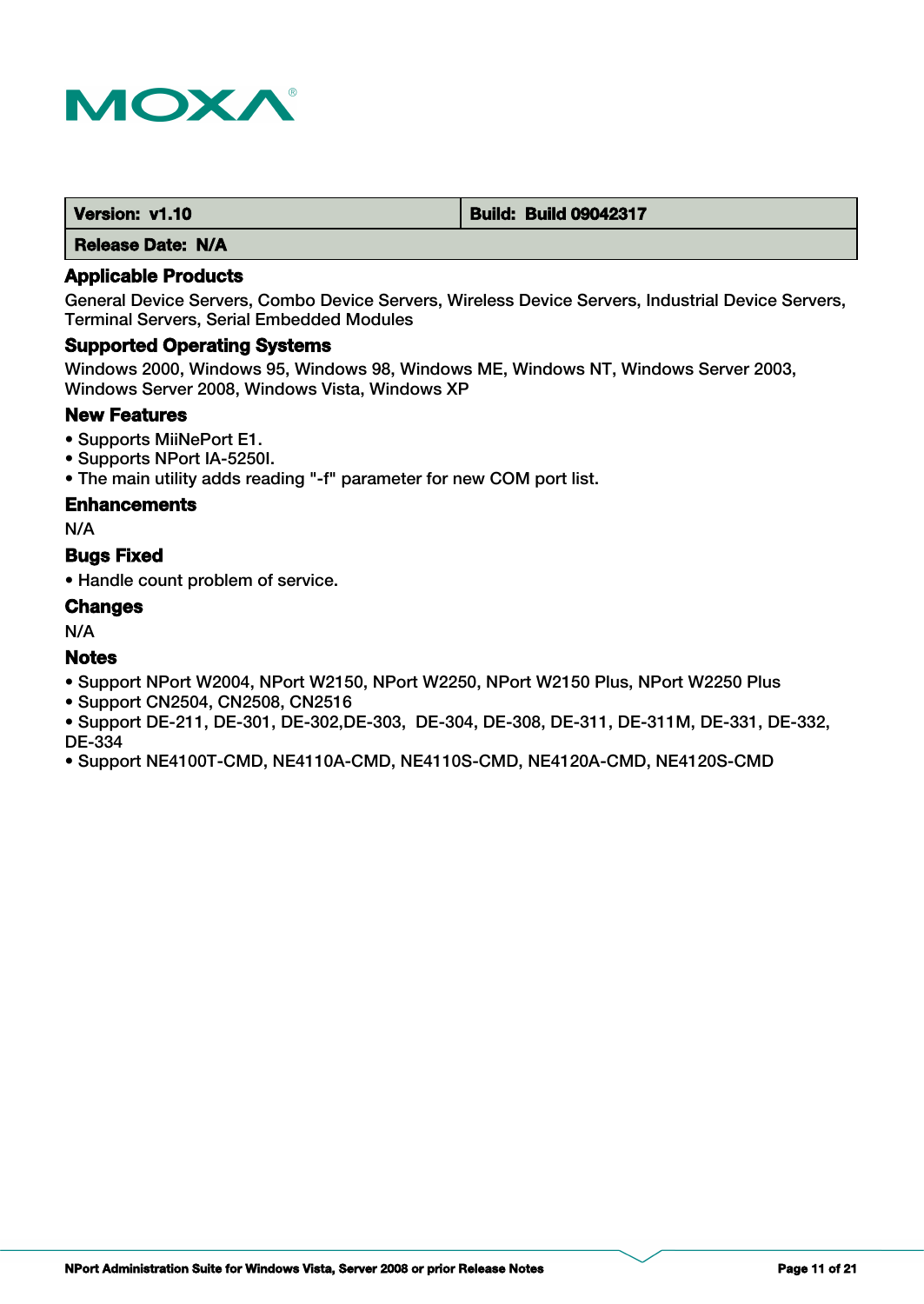

| Version: v1.9 | <b>Build: Build 09020614</b> |
|---------------|------------------------------|
|               |                              |

## **Applicable Products**

General Device Servers, Combo Device Servers, Wireless Device Servers, Industrial Device Servers, Terminal Servers, Serial Embedded Modules, OnCell G3470A-LTE Series, Cellular Modems

#### **Supported Operating Systems**

Windows 2000, Windows 95, Windows 98, Windows ME, Windows NT, Windows Server 2003, Windows Server 2008, Windows Vista, Windows XP

#### **New Features**

• Supports NPort S8000 Series.

#### **Enhancements**

N/A

# **Bugs Fixed**

- Program delay bug when user has two Ethernet cards on their PC.
- Read timeout problem of driver.
- Timer problem in application.
- Write timeout problem in driver.
- Flush bug in driver.

#### **Changes**

N/A

# **Notes**

- Support NPort W2004, NPort W2150, NPort W2250, NPort W2150 Plus, NPort W2250 Plus, WE-2100T
- Support CN2504, CN2508, CN2516
- Support DE-211, DE-301, DE-302,DE-303, DE-304, DE-308, DE-311, DE-311M, DE-331, DE-332, DE-334
- Support NE4100T-CMD, NE4110A-CMD, NE4110S-CMD, NE4120A-CMD, NE4120S-CMD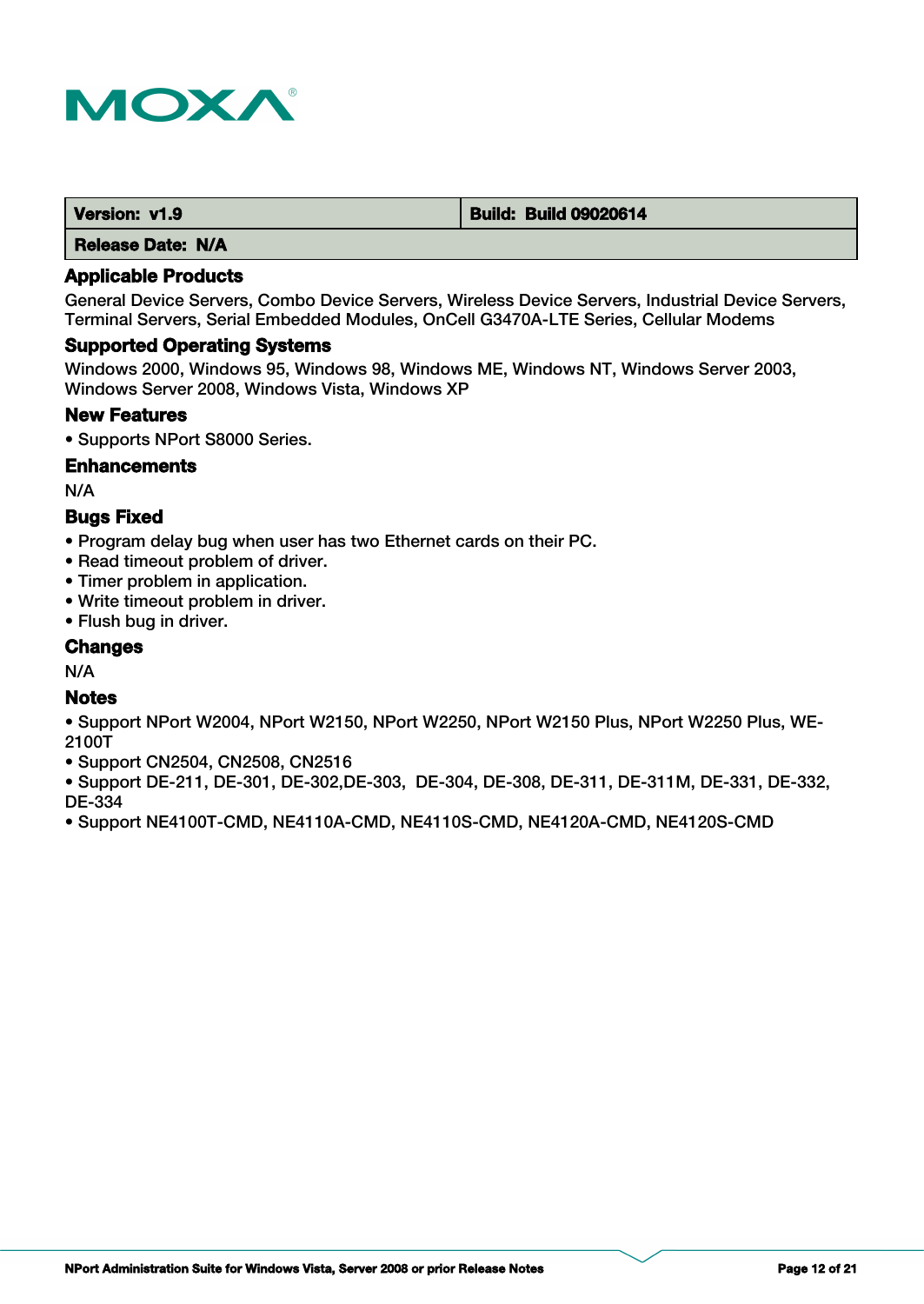

| Version: v1.8 | <b>Build: Build 08052115</b> |
|---------------|------------------------------|
|               |                              |

## **Applicable Products**

General Device Servers, Combo Device Servers, Wireless Device Servers, Industrial Device Servers, Terminal Servers, Serial Embedded Modules, OnCell G3470A-LTE Series, Cellular Modems

#### **Supported Operating Systems**

Windows 2000, Windows 95, Windows 98, Windows ME, Windows NT, Windows Server 2003, Windows Vista, Windows XP

## **New Features**

- Supports IPv6.
- Supports Windows Server 2008.
- Supports Reverse Real COM function.
- Windows XP/2003/Vista/2008 x86 WHQL certified.
- Windows XP/2003/Vista/2008 x64 WHQL certified.

# **Enhancements**

N/A

## **Bugs Fixed**

N/A

# **Changes**

N/A

# **Notes**

• Support NPort W2004, NPort W2150, NPort W2250, NPort W2150 Plus, NPort W2250 Plus, WE-2100T

• Support CN2504, CN2508, CN2516

• Support DE-211, DE-301, DE-302,DE-303, DE-304, DE-308, DE-311, DE-311M, DE-331, DE-332, DE-334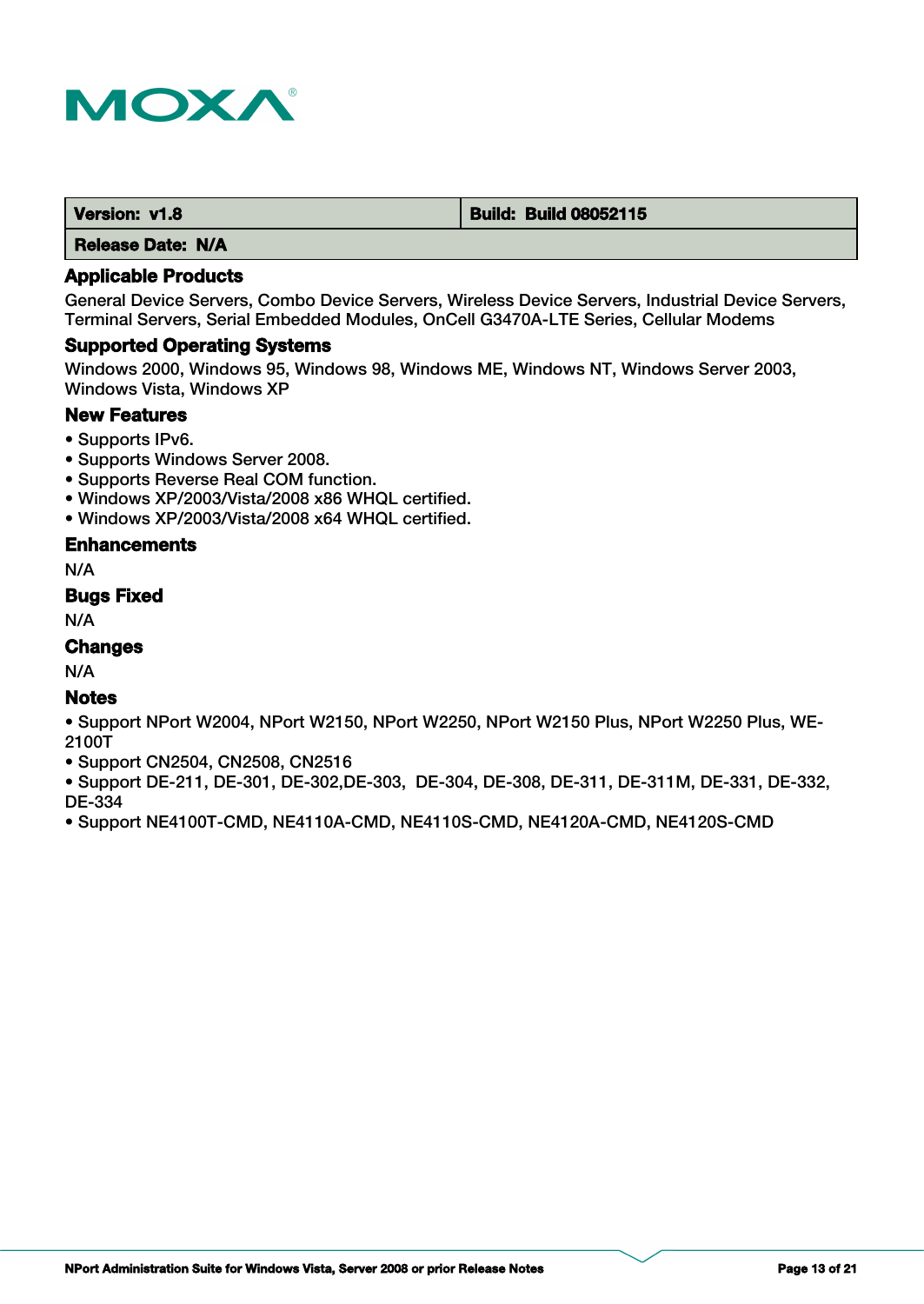

| Version: v1.7 | <b>Build: Build 07101815</b> |
|---------------|------------------------------|
|---------------|------------------------------|

# **Applicable Products**

General Device Servers, Combo Device Servers, Wireless Device Servers, Industrial Device Servers, Terminal Servers, Serial Embedded Modules, OnCell G3470A-LTE Series, Cellular Modems

#### **Supported Operating Systems**

Windows 2000, Windows 95, Windows 98, Windows ME, Windows NT, Windows Server 2003, Windows Vista, Windows XP

# **New Features**

- Supports CN2650 Series.
- Supports CN2600-2AC Series.

### **Enhancements**

N/A

# **Bugs Fixed**

N/A

#### **Changes**

N/A

# **Notes**

• Support NPort W2004, NPort W2150, NPort W2250, NPort W2150 Plus, NPort W2250 Plus, WE-2100T

- Support CN2504, CN2508, CN2516
- Support DE-211, DE-301, DE-302,DE-303, DE-304, DE-308, DE-311, DE-311M, DE-331, DE-332, DE-334
- Support NE4100T-CMD, NE4110A-CMD, NE4110S-CMD, NE4120A-CMD, NE4120S-CMD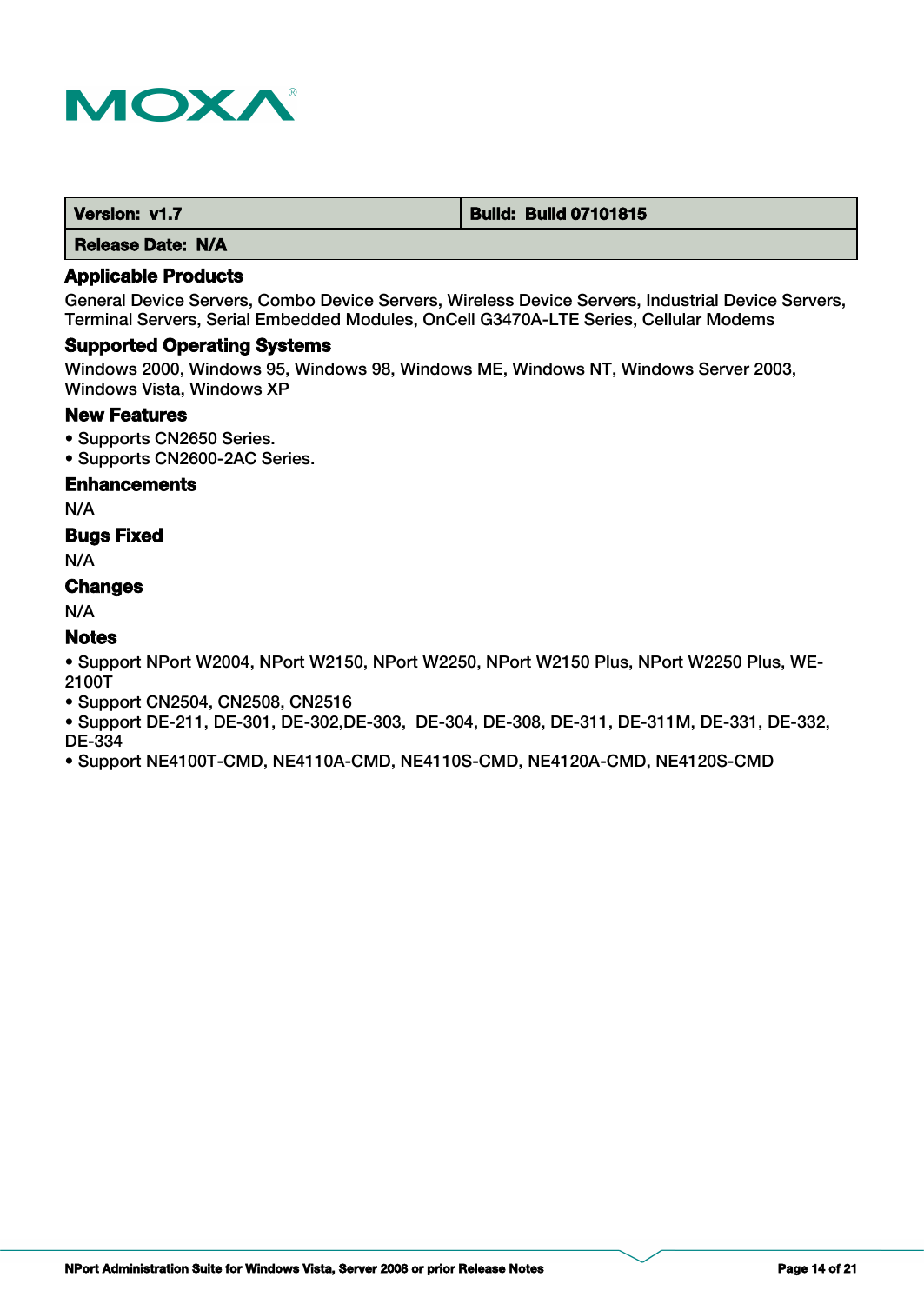

| Version: v1.6 | <b>Build: Build 07082417</b> |
|---------------|------------------------------|
|---------------|------------------------------|

# **Applicable Products**

General Device Servers, Combo Device Servers, Wireless Device Servers, Industrial Device Servers, Terminal Servers, Serial Embedded Modules, OnCell G3470A-LTE Series, Cellular Modems

#### **Supported Operating Systems**

Windows 2000, Windows 95, Windows 98, Windows ME, Windows NT, Windows Server 2003, Windows Vista, Windows XP

## **New Features**

- Supports Redundant COM.
- Supports up to 4096 COM ports.
- Windows XP/2003/Vista x86 WHQL Certified.
- Windows XP/2003/Vista x64 WHQL Certified.

#### **Enhancements**

N/A

# **Bugs Fixed**

N/A

# **Changes**

N/A

# **Notes**

• Support NPort W2004, NPort W2150, NPort W2250, NPort W2150 Plus, NPort W2250 Plus, WE-2100T

• Support CN2504, CN2508, CN2516

• Support DE-211, DE-301, DE-302,DE-303, DE-304, DE-308, DE-311, DE-311M, DE-331, DE-332, DE-334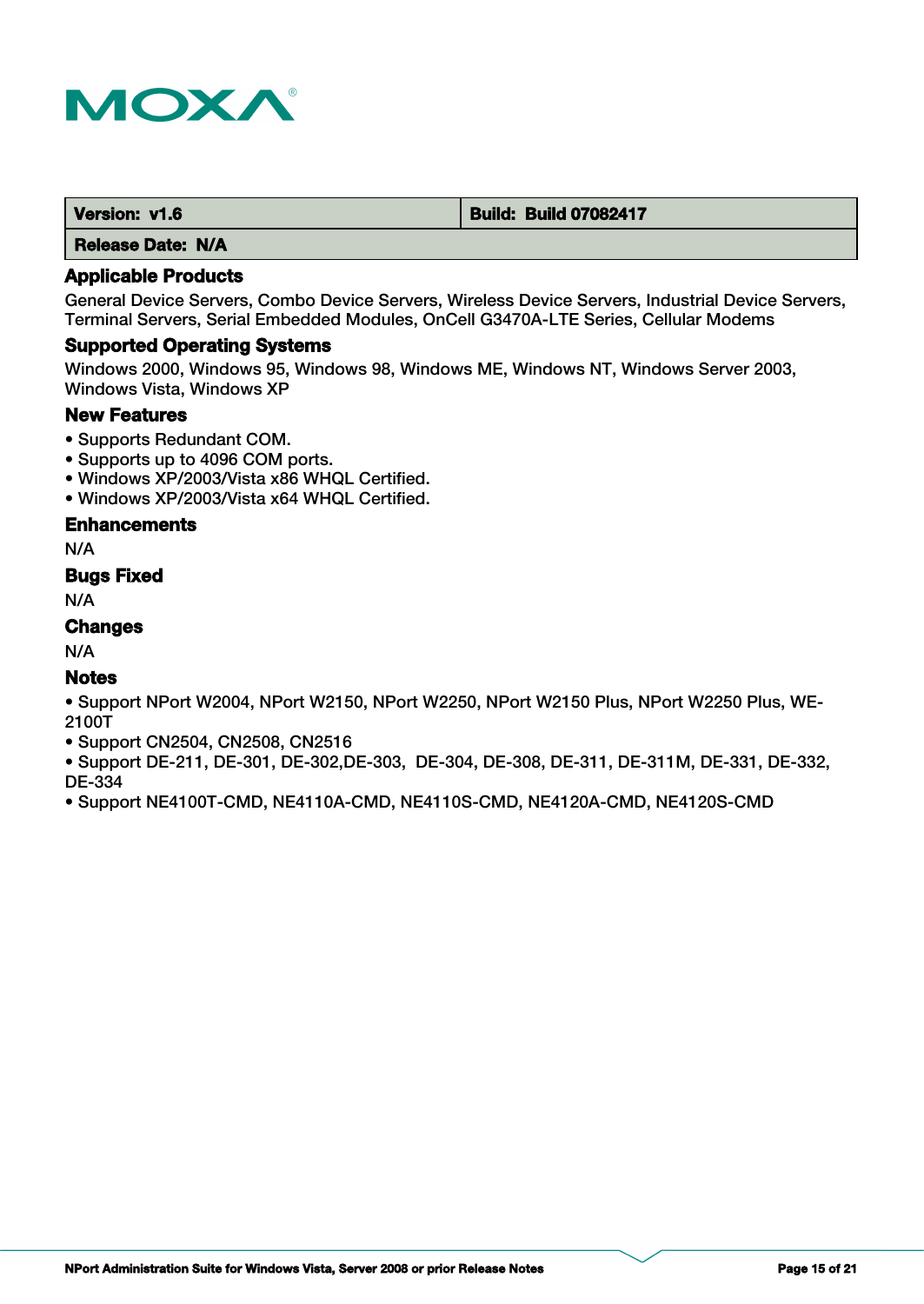

| Version: v1.5 | <b>Build: Build 07052511</b> |
|---------------|------------------------------|
|               |                              |

## **Applicable Products**

General Device Servers, Combo Device Servers, Wireless Device Servers, Industrial Device Servers, Terminal Servers, Serial Embedded Modules, OnCell G3470A-LTE Series, Cellular Modems

#### **Supported Operating Systems**

Windows 2000, Windows 95, Windows 98, Windows ME, Windows NT, Windows Server 2003, Windows Vista, Windows XP

## **New Features**

• Supports FQDN function.

#### **Enhancements**

N/A

# **Bugs Fixed**

N/A

# **Changes**

N/A

# **Notes**

• Support NPort W2004, NPort W2150, NPort W2250, NPort W2150 Plus, NPort W2250 Plus

• Support CN2504, CN2508, CN2516

• Support DE-211, DE-301, DE-302,DE-303, DE-304, DE-308, DE-311, DE-311M, DE-331, DE-332, DE-334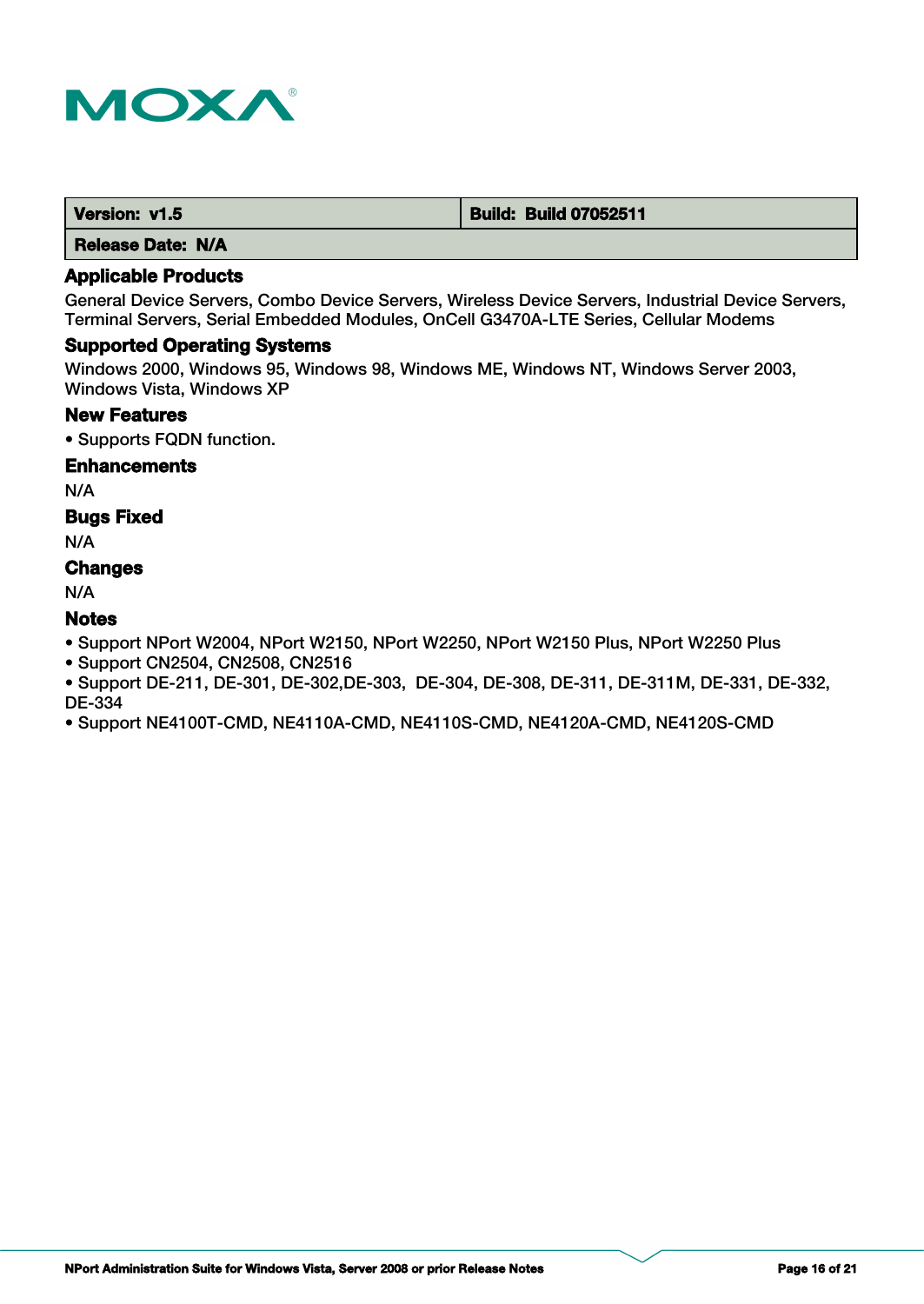

# **Applicable Products**

General Device Servers, Combo Device Servers, Wireless Device Servers, Industrial Device Servers, Terminal Servers, Serial Embedded Modules, OnCell G3470A-LTE Series, Cellular Modems

#### **Supported Operating Systems**

Windows 2000, Windows 95, Windows 98, Windows ME, Windows NT, Windows Server 2003, Windows Vista, Windows XP

## **New Features**

- Supports Windows Vista x86/x64.
- Supports NPort 6610-8, 6610-16, 6610-32, 6650-32.

# **Enhancements**

N/A

# **Bugs Fixed**

N/A

#### **Changes**

N/A

# **Notes**

- Support NPort W2004, NPort W2150, NPort W2250, NPort W2150 Plus, NPort W2250 Plus
- Support CN2504, CN2508, CN2516
- Support DE-211, DE-301, DE-302,DE-303, DE-304, DE-308, DE-311, DE-311M, DE-331, DE-332, DE-334
- Support NE4100T-CMD, NE4110A-CMD, NE4110S-CMD, NE4120A-CMD, NE4120S-CMD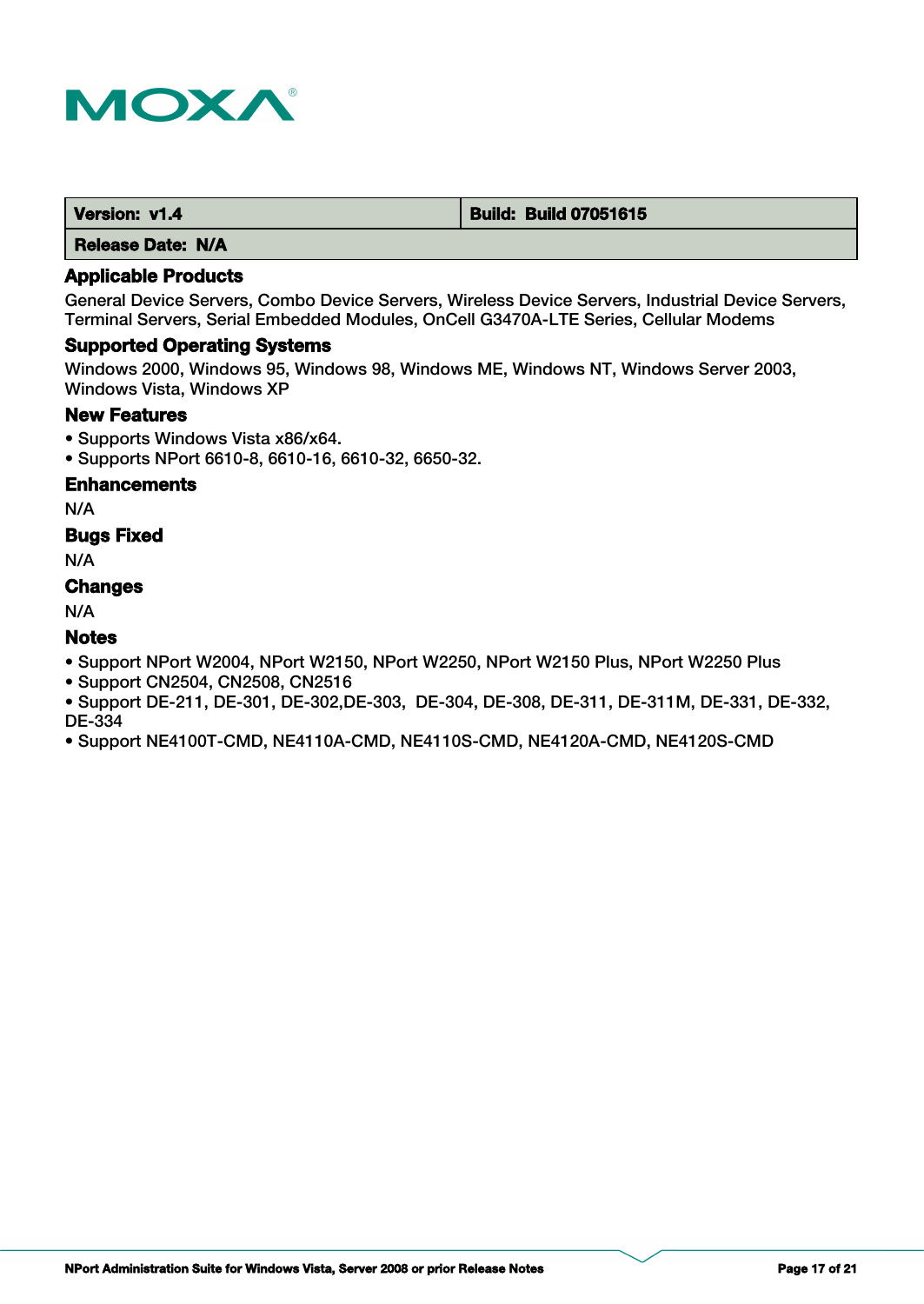

| Version: v1.3     | <b>Build: N/A</b> |
|-------------------|-------------------|
| Release Date: N/A |                   |

General Device Servers, Combo Device Servers, Wireless Device Servers, Industrial Device Servers, Terminal Servers, Serial Embedded Modules, OnCell G3470A-LTE Series, Cellular Modems

# **Supported Operating Systems**

Windows 2000, Windows 95, Windows 98, Windows ME, Windows NT, Windows Server 2003, Windows XP

# **New Features**

N/A

#### **Enhancements**

N/A

#### **Bugs Fixed**

• Fixed sorting of "COM Port" and "IP Address" columns in NPort Driver Manager.

• Fixed read data lost.

#### **Changes**

• Changed default value of "Network Timeout" to 5000 ms, and its range to 500 ms - 20 sec.

#### **Notes**

• Support NPort W2004, NPort W2150, NPort W2250

- Support CN2504, CN2508, CN2516
- Support DE-211, DE-301, DE-302,DE-303, DE-304, DE-308, DE-311, DE-311M, DE-331, DE-332, DE-334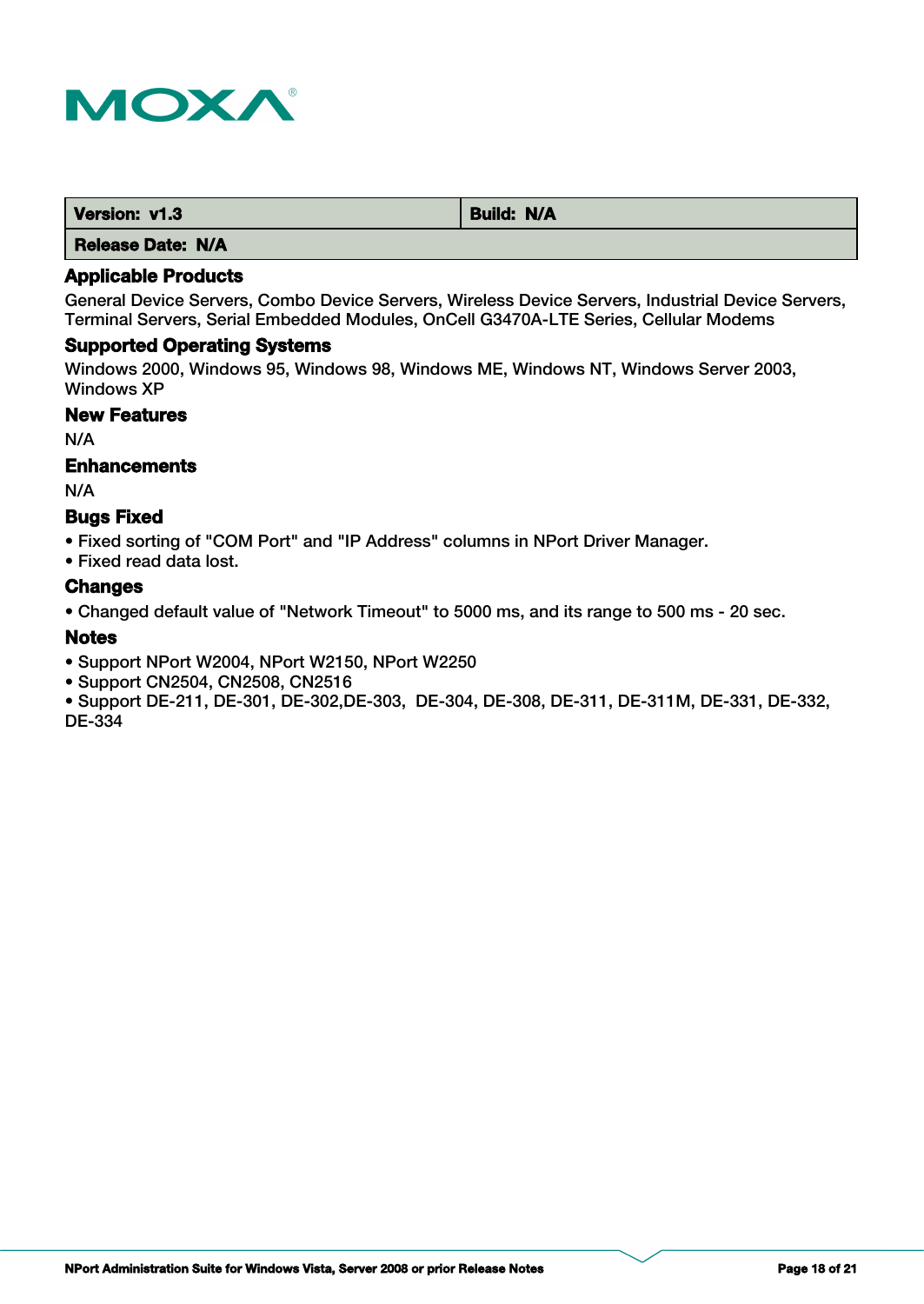

| Version: v1.2 | <b>Build: N/A</b> |
|---------------|-------------------|
| ----          |                   |

# **Applicable Products**

General Device Servers, Combo Device Servers, Wireless Device Servers, Industrial Device Servers, Terminal Servers, Serial Embedded Modules, OnCell G3470A-LTE Series, Cellular Modems

# **Supported Operating Systems**

Windows 2000, Windows 95, Windows 98, Windows ME, Windows NT, Windows Server 2003, Windows XP

## **New Features**

• Added security option into Windows 2000/XP/2003 driver for NPort 6000.

#### **Enhancements**

N/A

# **Bugs Fixed**

N/A

# **Changes**

N/A

# **Notes**

• Support NPort W2004, NPort W2150, NPort W2250

• Support CN2504, CN2508, CN2516

• Support DE-211, DE-301, DE-302,DE-303, DE-304, DE-308, DE-311, DE-311M, DE-331, DE-332, DE-334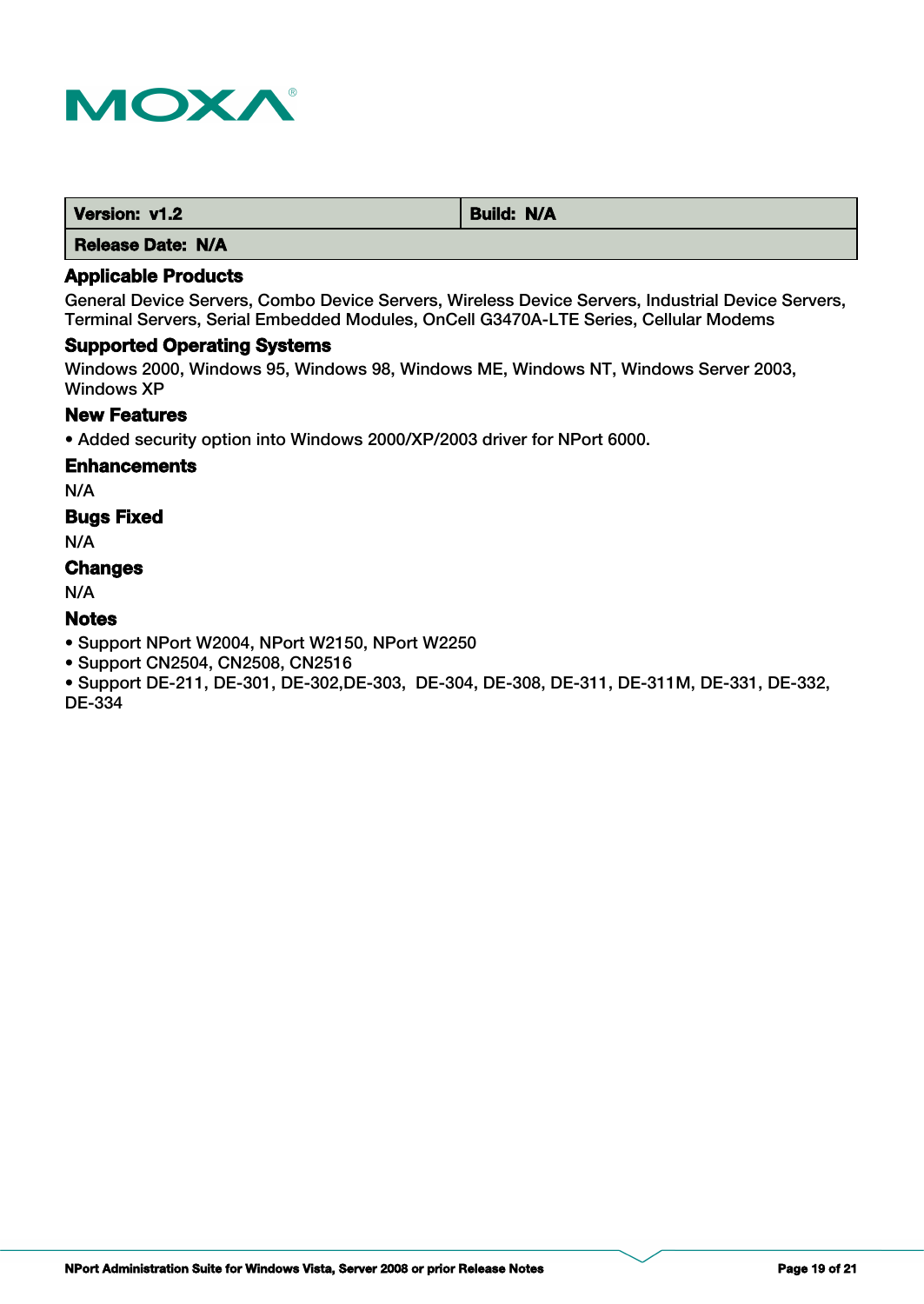

| Version: v1.1 | <b>Build: N/A</b> |
|---------------|-------------------|
| .             |                   |

# **Applicable Products**

General Device Servers, Combo Device Servers, Wireless Device Servers, Industrial Device Servers, Terminal Servers, Serial Embedded Modules

# **Supported Operating Systems**

Windows 2000, Windows 95, Windows 98, Windows ME, Windows NT, Windows Server 2003, Windows XP

# **New Features**

- Supports NPort IA Series.
- Supports Windows x64.

## **Enhancements**

N/A

# **Bugs Fixed**

• Driver Manager incorrectly detected new COM ports after COM ports were removed.

#### **Changes**

N/A

## **Notes**

- Support NPort W2004, NPort W2150, NPort W2250
- Support CN2504, CN2508, CN2516
- Support DE-301, DE-302,DE-303, DE-304, DE-308, DE-311M, DE-331, DE-332, DE-334